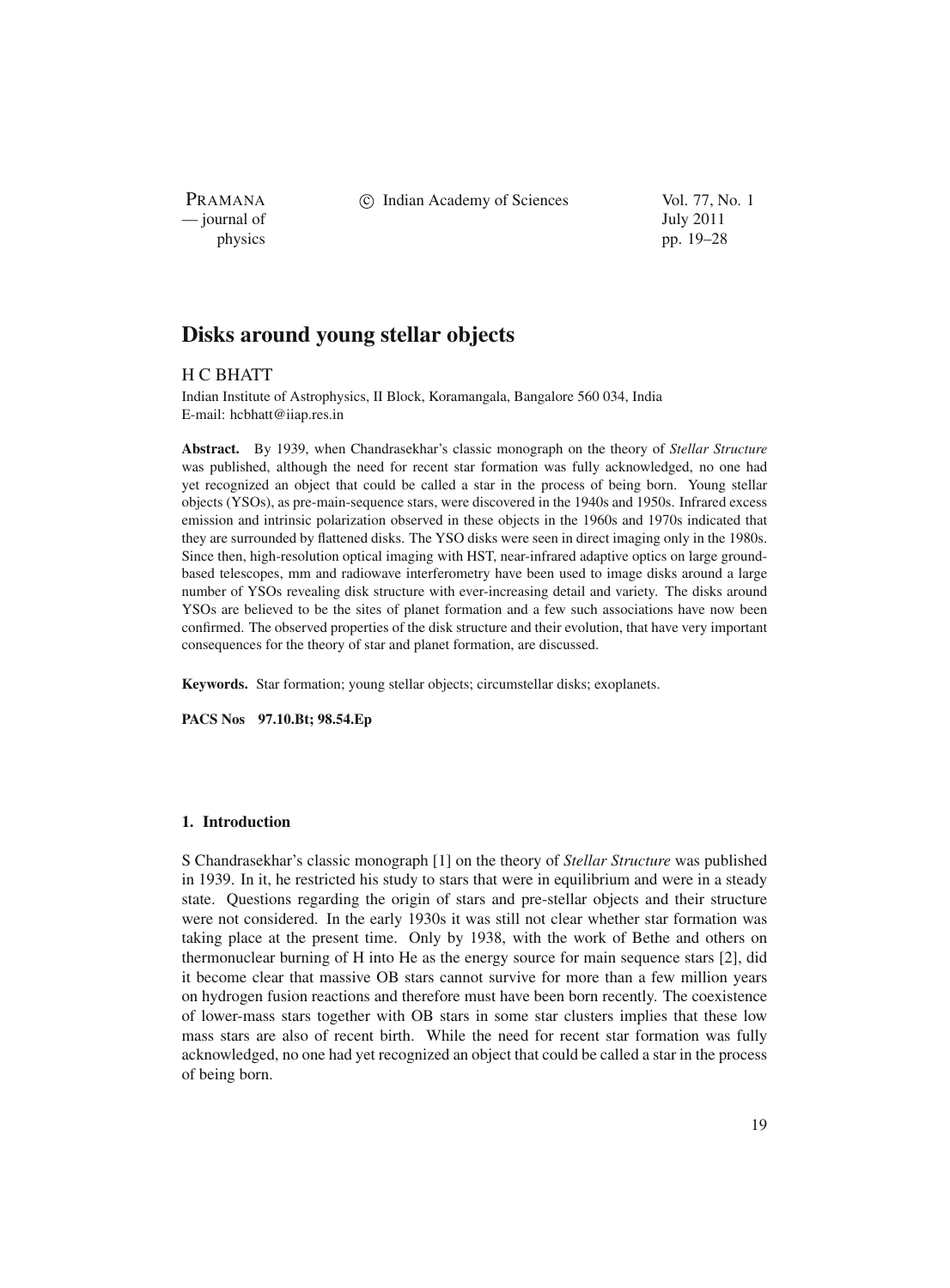

**Figure 1.** A dark globule in Vela (image taken from the digital sky survey (DSS)).

## **2. The birth of stars**

## 2.1 *Where are the stars born?*

Where are the stars born? The interstellar medium (ISM) is the only large enough reservoir of material required for current star formation. Whipple [3] and Spitzer [4] first suggested that dust grains in the ISM could be compressed into denser clouds by interstellar radiation, which could then collapse under gravity to form protostars and stars. Therefore, one may expect to find protostellar and young stellar objects in and around interstellar clouds like the dark globules pointed out by Bok and Reilly in 1947 [5], an example of which is shown in figure 1.

#### 2.2 *Discovery of candidate young stars*

The emission-line variables like T Tauri, discovered by Joy in the early 1940s [6,7], associated with dark clouds of Taurus, Auriga and other regions of the Milky Way, were recognized as young stars in expanding stellar associations by Ambartsumian [8]. That, expanding stellar associations are also the birth sites of massive stars was suggested by Ambartsumian [8] and Blauuw [9]. Emission-line stars of type Ae/Be, associated with nebulosity in regions of dark clouds, were identified later by Herbig [10], as young, more massive counterparts of T Tauri stars.

## **3. Observational characteristics of pre-main-sequence stars**

Protostellar and young pre-main-sequence stellar objects in the process of formation from dense interstellar clouds by contraction under gravity could be expected to have the following characteristics:

1. They would be cooler and larger in size as compared to normal stars on the main sequence. Theoretical work by Salpeter [11] on the reactions of light nuclei (D, Li, Be, B) in young contracting stars and stellar evolutionary tracks for such objects by Henyey *et al* [12] predicted that they would occupy positions to the right (lower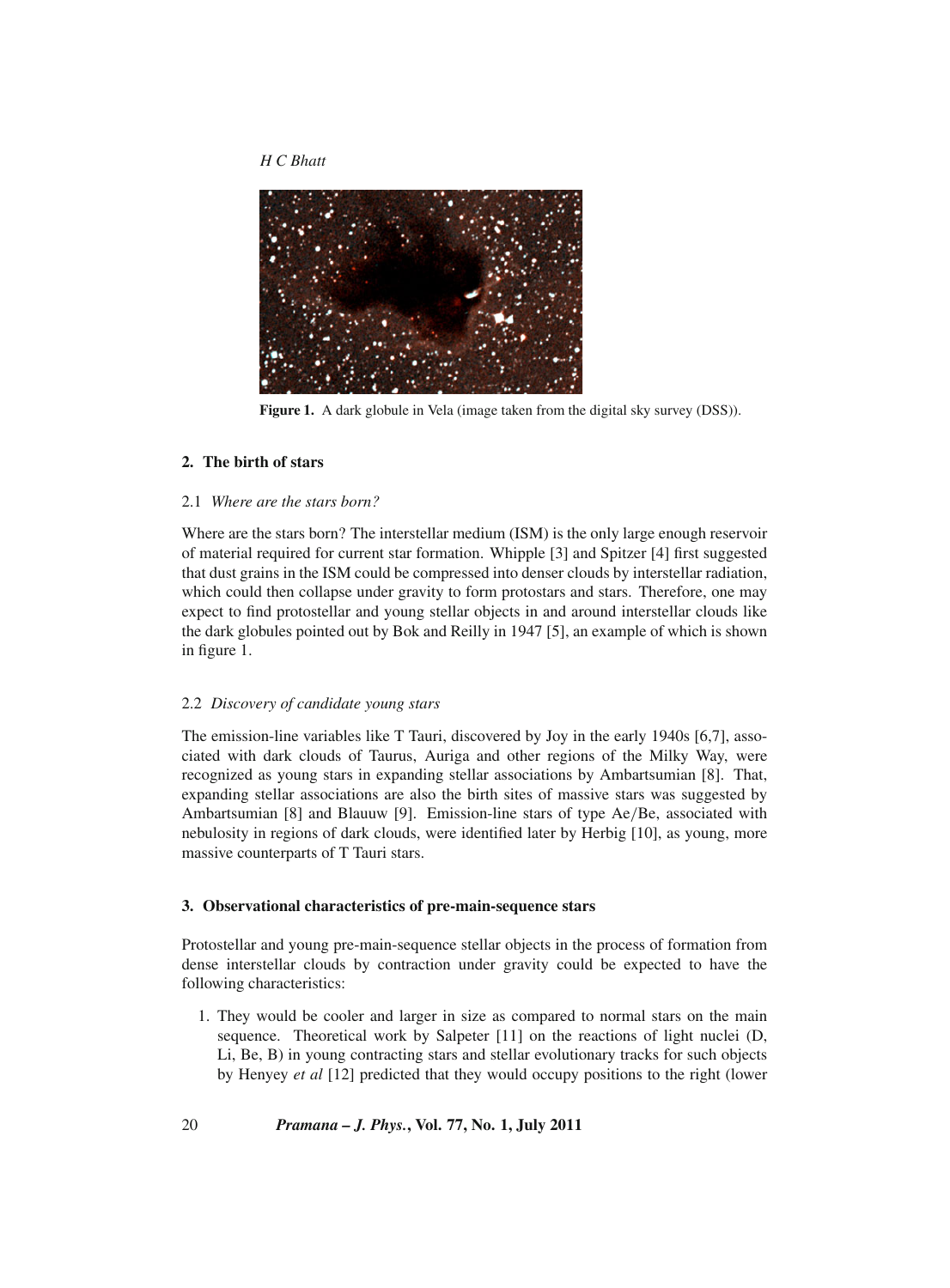temperature) and above (higher luminosity) the main-sequence in the Hertzsprung– Russell (HR) diagram. This was confirmed by Walker [13] for lower mass stars, including the T Tauri variables, in the young cluster NGC 2264, from a photoelectric colour-magnitude diagram.

- 2. Infrared excesses due to the circumstellar matter: Observations of T Tauri stars and related objects like R Mon at infrared wavelengths up to  $5\mu$  by Mendoza [14] and  $20\mu$  by Low and Smith [15] showed a large flux excess above that expected from a stellar photosphere. The infrared excess was interpreted by Low and Smith [15], and, Davidson and Harwit [16] as emission from protostellar cloud dust that still surrounds the central young stellar object (YSO), as it absorbs light from the central YSO, gets heated and re-radiates at longer wavelengths.
- 3. The circumstellar dust must be in a flattened disk: If the circumstellar dust were spherically distributed around the central YSO, then the mass of dust required to produce the observed infrared fluxes would lead to very large extinction along the line of sight to the central YSO at optical wavelengths, which is generally not observed. Therefore, the infrared emitting dust must be distributed in a flattened disk-like geometry [17] and it should also cause polarization when viewed more nearly edge-on due to departure from spherical symmetry. Intrinsic polarization was detected in several pre-main-sequence stars in NGC 2264 by Breger and Dyck [18].

Thus the nature of the observed infrared excess emission and the intrinsic polarization of the pre-main-sequence stars strongly indicated the presence of circumstellar disks around these YSOs. Disk formation had indeed been expected as a rotating protostellar cloud contracts under gravity. For a cloud with initial rotation, conservation of angular momentum prevents contraction of the body as a whole. As suggested by von Weizsacker [19], the cloud is flattened and a disk is formed. A flattened protoplanetary disk had indeed been a part of the Solar Nebula models, first proposed and developed by Emanuel Swedenborg (1734), Immanuel Kant (1755) and by Pierre-Simon Laplace (1796) in the 18th century.

## **4. The circumstantial evidence for circumstellar disks**

Till around early 1980s, the evidence for the existence of circumstellar disks around YSOs had been indirect, based on the interpretation of optical-infrared spectral energy distributions (SED) and observations of intrinsic polarization of pre-main-sequence stars. Such studies of SEDs, now extending to far-infrared, sub-millimeter, millimeter and radiowavelengths [20–23] and polarization [24–26] of a large number of YSOs have shown that they are commonly surrounded by disks with a great diversity in their properties.

## **5. Direct evidence for disks: Imaging**

The first direct optical image of a circumstellar disk was obtained in 1984 by Smith and Terrile [27] by 'coronagraphic imaging' of the young ( $\sim$ 10 Myr) main-sequence star  $\beta$ Pictoris. Figure 2 shows a recent infrared image of the  $\beta$  Pictoris disk. The disk around  $\beta$ Pictoris is seen nearly edge-on and extends to about 500 AU from the star. A circumstellar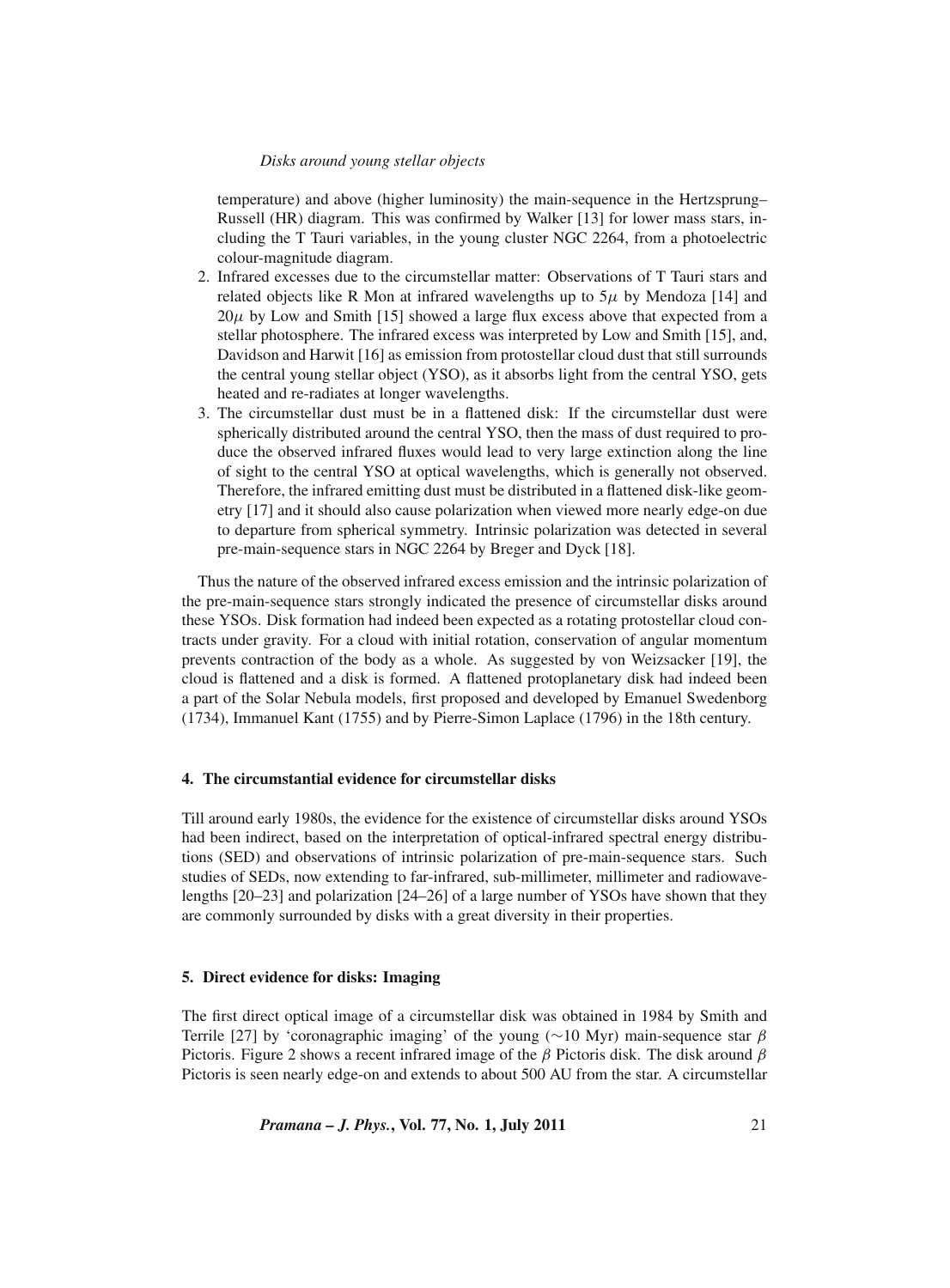



**Figure 2.** Disk around β Pictoris. Source: European Southern Observatory.

disk around a very young (∼105 yr) pre-main-sequence star, HL Tau, was imaged in the near-infrared (1–3 μ) with an infrared camera in 1988 by Monin *et al* [28].

Since then, high-resolution optical imaging with HST, near-infrared adaptive optics on large ground-based telescopes, mm and radiowave interferometry have been used to image and resolve disks around a large number of YSOs revealing disk structure with everincreasing detail and variety. Narrow-band imaging with the HST revealed a number of protoplanetary disks in the Orion Nebula silhouetted against the bright nebular background [29]. Edge-on protoplanetary disks that occult the central star are seen as dark lanes separating two scattering surfaces that often show flaring and, in some cases, are accompanied by highly collimated bipolar jets as in HH 30 [30]. Non-axisymmetric structures in more nearly face-on disks, e.g. a spiral pattern in the case of the Herbig Ae star AB Aur [31] have been found in near-infrared coronagraphic images using adaptive optics for some YSOs. Millimeter-wave interferometric observations have not only imaged the flattened disks, but also shown that they are in Keplerian rotation around their central stars [32].

## **6. Disk models and structure**

The circumstellar disk around a YSO consists of gas and dust. The dust absorbs the shortwavelength (UV, optical) radiation from the central star, gets heated and re-radiates at longer (infrared, millimeter) wavelengths. Viscous processes lead to angular momentum transport (outward) and accretion of disk matter radially inward and onto the central star. Gravitational energy released due to accretion heats the disk and is radiated away. The relative contributions to disk heating by the central star luminosity and the accretion energy depend on the mass of the central star and the accretion rate. The disk heating is termed 'passive' if it is dominated by the stellar luminosity, or 'active' if the accretion energy dissipation in the disk dominates the heating.

The spectral energy distribution (SED) of the observed radiation from the disk depends on the distribution of temperature, opacity, accretion rate and inclination of the disk. The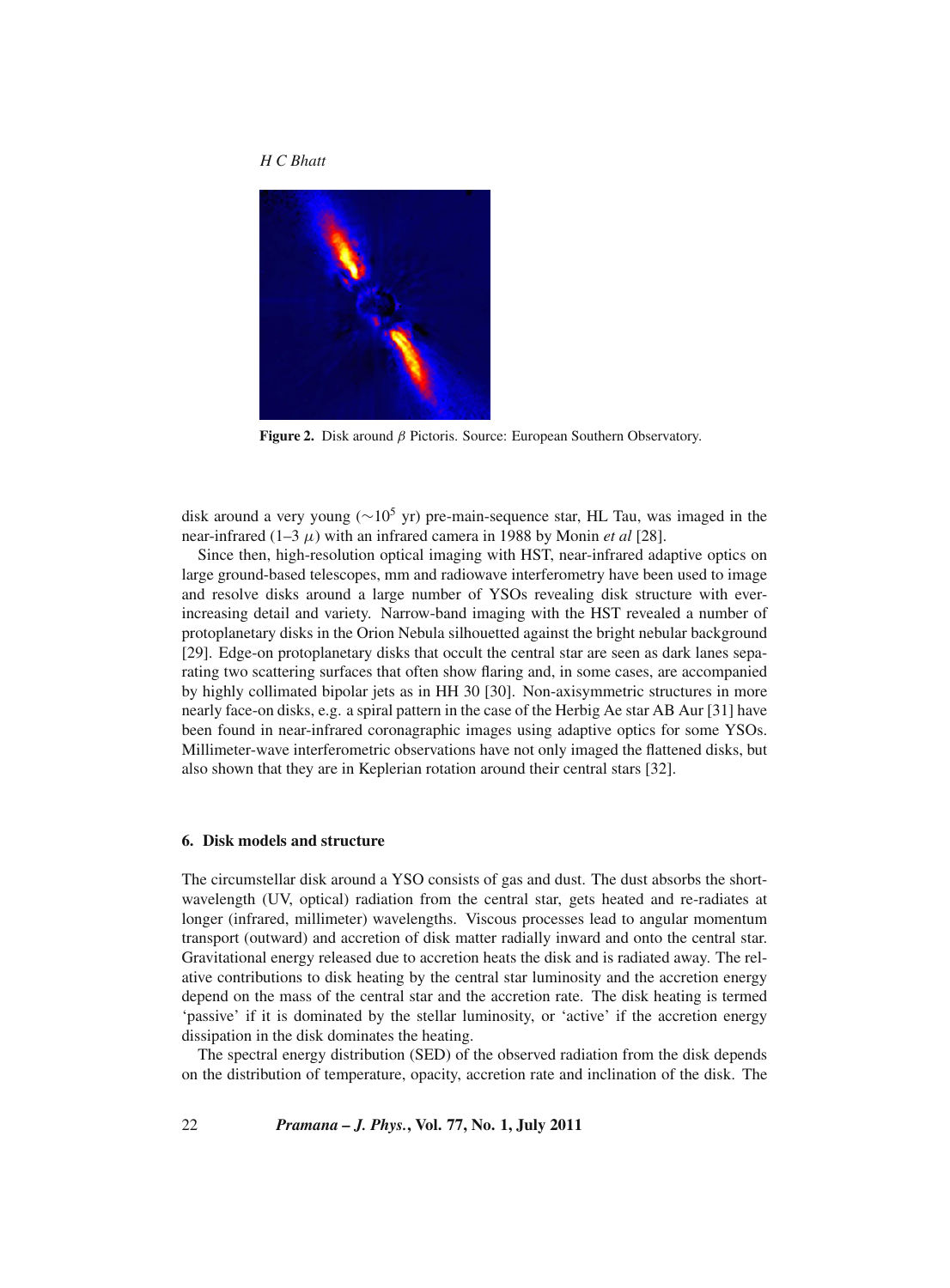disk luminosity  $L<sub>v</sub>$  as a function of frequency v integrated over the disk surface can be calculated from

$$
L_{\nu} = 4\pi D_{\nu}^2 F_{\nu} = 4\pi \cos \theta \int_{R_{\rm i}}^{R_{\rm o}} \nu B_{\nu}(T(r)) (1 - \exp(-\tau_{\nu}(r))) 2\pi r \, dr,
$$

where  $F_v$  is the flux density at a distance *D* from the source,  $R_i$  and  $R_o$  are the inner and outer disk radii respectively, angle  $\theta$  is the inclination of the disk to the line of sight,  $B_{\nu}(T(r))$  is the Planck function corresponding to the temperature  $T(r)$  at a radial distance *r* in the disk. The optical depth is given by  $\tau_{\nu}(r) = \kappa_{\nu} \Sigma(r)/\cos\theta$  with  $\kappa_{\nu}$  the opacity and  $\Sigma(r)$  the surface density of matter in the disk.

For optically thick and geometrically thin disks that are passively heated, the temperature structure is given by [33]

$$
T^{4}(r) = T^{*4}[\sin^{-1}(R^{*}/r) - ((R^{*}/r)\sqrt{(1 - (R^{*}/r)^{2})}]/\pi
$$

which for large radii (compared to the stellar radius  $R^*$ ) tends to  $T(r) \propto r^{-3/4}$ .  $T^*$  is the surface temperature of the central star.

For a flat, actively heated disk accreting at a rate  $\dot{M}$  around a star of mass  $M^*$  the temperature distribution is given by [34]

$$
T^{4}(r) = 3GM^{*}\dot{M}[1 - \sqrt{(R^{*}/r)}]/8\pi\sigma r^{3}
$$

which again, for large radii, tends to  $T(r) \propto r^{-3/4}$ .



**Figure 3.** SED of the young star DN Tau. Log *wavelength* in  $\mu$  is plotted on the *x*-axis. Solid line represents the stellar contribution, the dotted line corresponds to thin reprocessing model disk and the dashed line a flared disk model from Kenyon and Hartmann [35].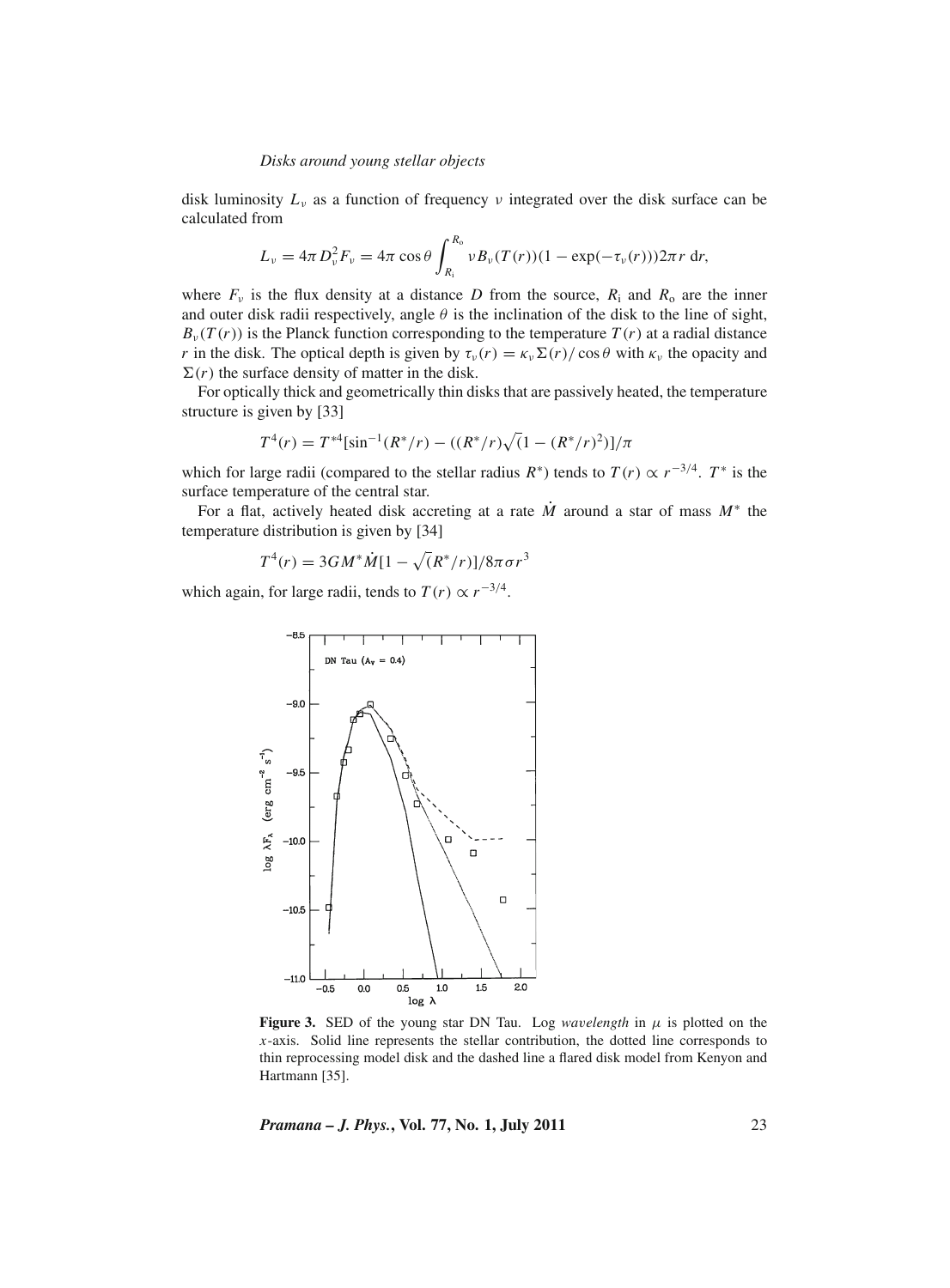The SED for such thin disks, for long wavelengths ( $\lambda$ ), should have the form  $vF_v$  =  $\lambda F_{\lambda} \propto v^{4/3}$ . The observed SEDs of YSOs, however, generally show longer wavelength emission at a level higher than predicted in the flat disk models (figure 3).

The observed SEDs are better fit by models in which the scale height of the disk increases with radius (flared disks; Kenyon and Hartmann [35]) and the temperature structure is less steep than  $T(r) \propto r^{-3/4}$  for flat disks. Real disks, in fact, will have not only a radial temperature structure, but also a vertical temperature gradient with the top surface of the disk being the hottest due to stellar irradiation and the temperature falling with depth into the disk interior. For active disks, midplane of the disk may get hotter due to accretion [36]. Observations covering a wider spectral range with higher resolution have shown that YSO disks may have inner holes, hot rims and also gaps. The inner edge of the dust disk may be located at the dust destruction radius where the dust is evaporated due to absorption of radiation from the central star [37], leading to emission excess in the near-infrared and puffing-up of the disk due to heating [38]. Inner holes and gaps, indicated by emission deficits in the infrared [39], in the disk may be produced by photoevaporation [40] and gravitational torques due to massive protoplanetary bodies [41] that may have formed in the disk.

## **7. YSO Disks and planet formation**

The general characteristics of the observed disks can be summarized as:

- 1. Sizes: 0.1–20 arcsec;  $10^{1}$ – $10^{3}$  AU (typical  $10^{2}$  AU)
- 2. Masses:  $10^{-3}$ –1*M*<sub>○</sub> (typical  $10^{-2}$ *M*<sub>○</sub>)
- 3. Temperature:  $10^3 10^1$  K with gradients

The typical disk mass (obtained from measurements of mm-wave emission by dust and assuming a gas-to-dust ratio of 100) is similar to that of the minimum mass solar nebula (MMSN) models (disk mass  $\sim 0.01 M_{\odot}$ , see e.g., [42]). The YSO disks are thus potential sites of planet formation and, as mentioned earlier, the observed inner holes and gaps in the disks have been interpreted to have been caused by such bodies formed in them.

Sub-stellar and planetary-mass bodies have indeed been discovered in a number of YSO disks in recent years. Young stars GQ Lup [43] and CT Cha [44] host rather massive companions,  $21.5M_J$  and  $17M_J$ , respectively;  $2M1207$  [45,46], a brown dwarf, hosts a  $4M_J$ mass planet; UScoCTIO 108 [47] with a  $14M<sub>I</sub>$  mass planet;  $\beta$  Pic [48,49] has an  $8M<sub>I</sub>$  mass planet. AB Pic [50], HR 8799 [51], SCR 1845 [52] and Fomalhaut [53] are older planetary systems with ages of about 30 Myr, 60 Myr, 100 Myr and 200 Myr.

The first exoplanet around the sun-like star 51 Peg was discovered in 1995 by Mayor and Queloz [54] and currently more than 300 exoplanetary systems are known. In a Spitzer-based survey, ten new debris disks around stars with planets have been found [55].

Now there is a general consensus that planets and planetary systems form in the circumstellar disks around YSOs. The planet formation processes have been discussed by a number of authors [56–58]. Sedimentation of dust grains, their growth in size by coagulation upon collisions, accretion of gaseous material and gravitational instabilities play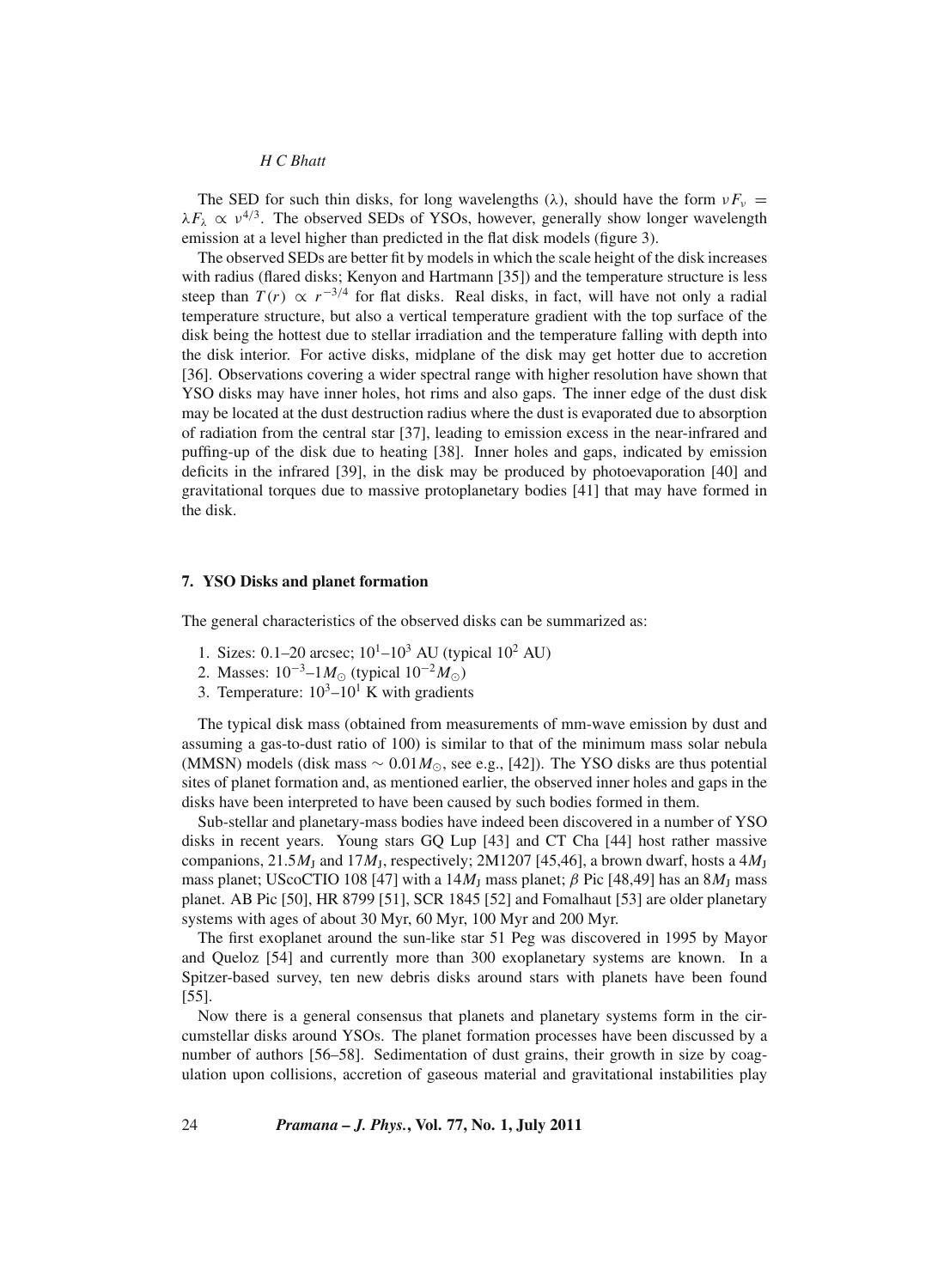important roles in the process. Beginning with sub- $\mu$  to  $\mu$  size dust grains, progressively larger objects are formed in several stages of growth requiring various timescales.

- (a) Dust grain growth and sedimentation (size up to cm range on  $10^4$  yr time-scale)
- (b) Planetesimals ∼0.1 to ∼1 km size,  $10^5$  yr (during this stage the mechanism to prevent inward radial drift due to viscous drag is still unclear)
- (c) Planetary cores ∼1000 km to ∼earth (⊕) size, 106 yr (by gravity-assisted growth)
- (d) Giant planets (Jupiter mass  $M_J$  and larger) can form in the outer disk in two ways: (i) 10 $M_{\oplus}$  core formation followed by accretion requiring ∼10<sup>7</sup> yr, or (ii) by gravitational instabilities on much shorter time-scales, less than ∼106 yr, but require very massive disks.

## **8. Disk evolution and constraints on planet formation**

Planets are formed in the circumstellar disks around young stars. Observations show that the planets, of the solar system and the exo-planets, and the disks around YSOs exhibit a large range in their physical properties like mass, size, orbits etc. The YSOs and their disks evolve with time, the disk accretion rates and disk masses decrease with age, and eventually the disk is dispered. Any planet formation in the disk must take place within the disk lifetime. From an infrared L-band  $(3.4\mu)$  survey of the intermediate-age  $(2.5-$ 30 Myr) star clusters, Haisch *et al* [59] found that the frequency of disk occurrence in young clusters decreases with cluster age and inferred an overall disk lifetime of ∼6 Myr. Manoj *et al* [60] studied the evolution of  $H_\alpha$  emission-line (a measure of accretion rate; e.g.



**Figure 4.**  $H_{\alpha}$  equivalent widths of HAeBe stars plotted against the derived stellar ages. The dashed line is of the functional form  $W(age) = W(0) \exp(-age/\tau)$ , with  $W(0) =$ 100 Å and  $\tau = 3$  Myr (figure taken from [60]).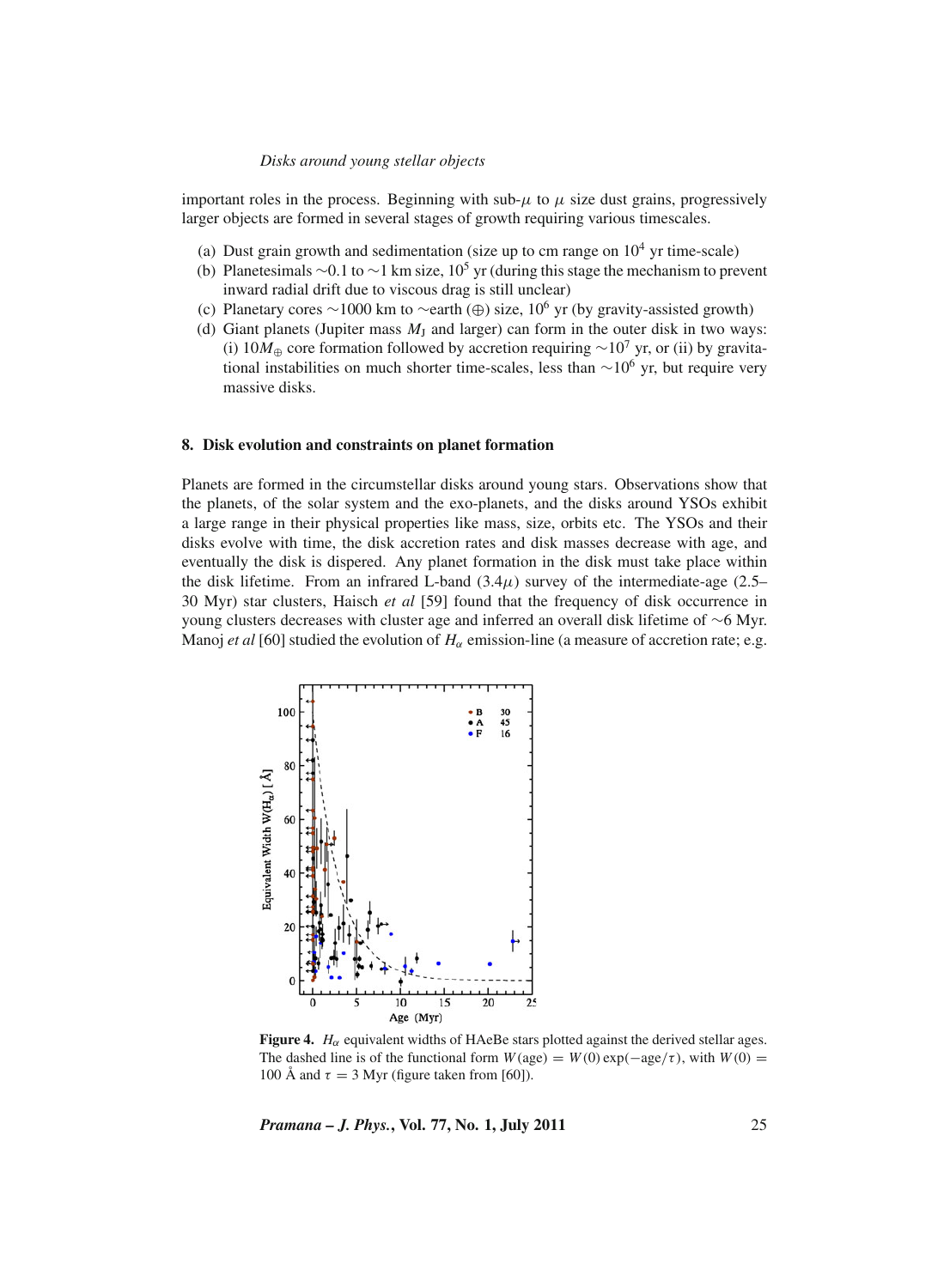Muzerolle *et al* [61]) activity in a large sample of intermediate-mass young stars for which age determination could be done individually and found that the accretion rate declines on a time-scale of ∼3 Myr (figure 4). From a more recent survey of pre-main-sequence stars in young clusters and associations, Fedele *et al* [62] estimated an accretion time-scale of 2.3 Myr and a dust (based on near-to-mid infrared excesses) dispersal time-scale of 2.9 Myr.

The disk lifetimes (∼3 Myr), as estimated above, put strong constraints on models for planet formation in disks around young stars. The two main models, originally proposed to explain the characteristics of the solar system, are: the core-accretion hypothesis [42,56,63] and the disk instability scenario [64,65]. While the planetesimals and planetary objects of the size typical of planets in the terrestrial zone of the solar system can form within the lifetime of the disks in both the models, the formation of massive gas giants faces serious difficulties. The core-accretion process is uncomfortably slow (time-scale ∼10 Myr), especially for the formation of super-Jupiters with masses  $\sim 10M<sub>I</sub>$ . The disk instability process is fast but requires high mass density in the disk and efficient cooling. In this model the disks need to be ∼10–30 times more massive than the MMSN mass which is only rarely observed.

## **9. Conclusions**

Recent research has conclusively established that the process of star formation in the dense and cold interiors of molecular clouds also produces planets orbiting the young stars. Gravitational collapse of a rotating protostellar cloud leads to the formation of a flattened disk around the central young stellar object and planets form in these disks by processes that involve growth of dust grains and their sedimentation, collisions and coagulation of planetesimals, accretion of gaseous material and gravitational instabilities on various time-scales as proposed in different models. Observations of disks around the YSOs and exoplanets provide very strong constraints on the models. The observed disk dispersal time-scale is ∼3 Myr. The formation of Jupiter-like gas giants in the standard core-accretion models needs ∼10 Myr, and super-Jupiters would require much longer time. Massive gas giants can be formed rapidly in the disk instability models, but require disks that are ∼10–30 times more massive than the minimum mass solar nebula and the average mass of the observed YSO disks. The YSO disks do succeed in forming planets with a range of masses and orbital characteristics and may be following different routes to produce them in different disk environments.

#### **References**

- [1] S Chandrasekhar, *An Introduction to the Study of Stellar Structure* (University of Chicago Press, 1939)
- [2] H A Bethe, *Phys. Re*v*.* **55**, 434 (1939)
- [3] F L Whipple, *Astrophys. J.* **104**, 1 (1946)
- [4] L Spitzer, *Phys. Today* **1(5)**, (1948)
- [5] B J Bok and E F Reilly, *Astrophys. J.* **105**, 255 (1947)
- [6] A H Joy, *Publ. Astron. Soc. Pacific* **54**, 15 (1942)
- [7] A H Joy, *Astrophys. J.* **102**, 168 (1945)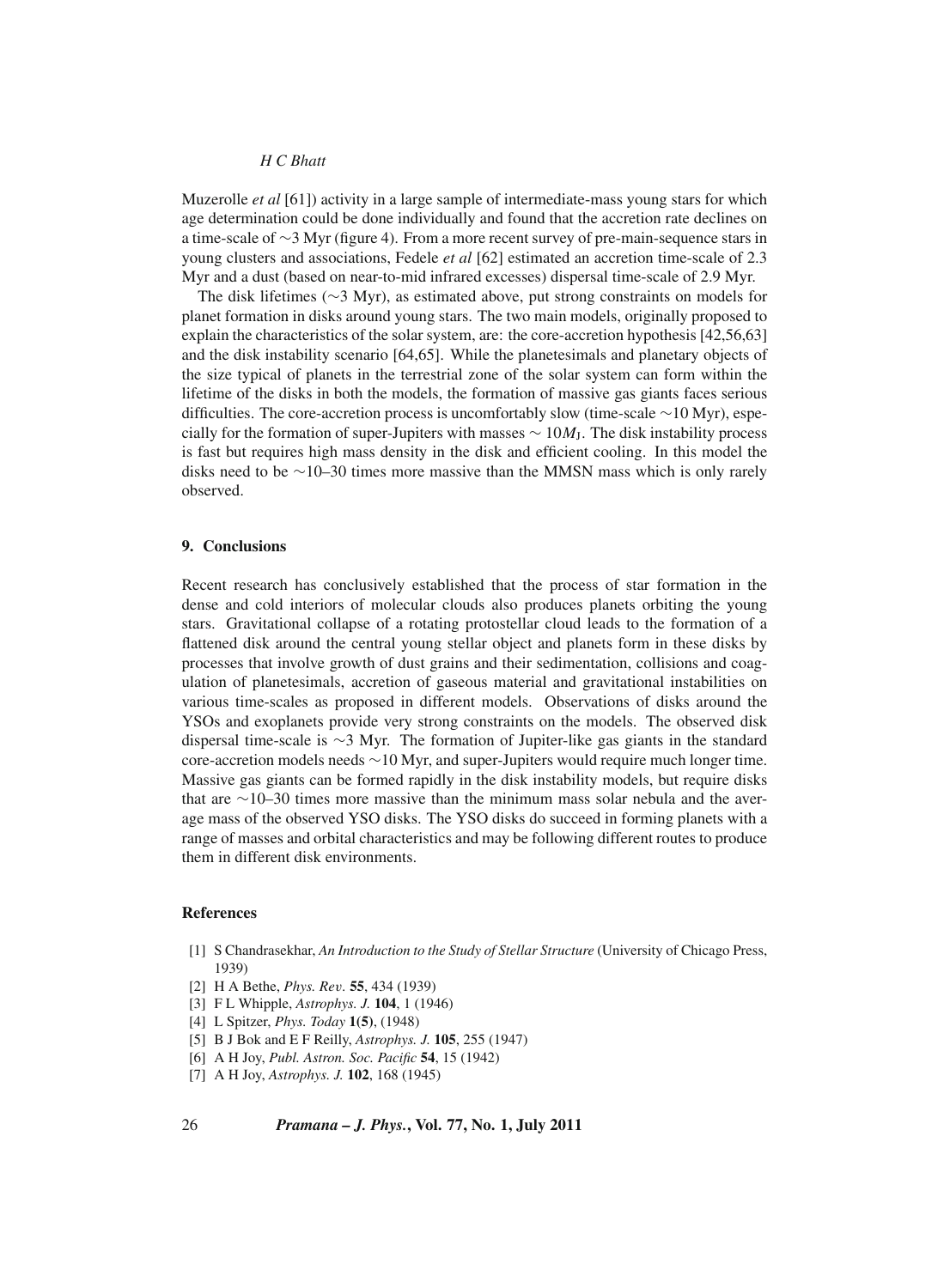- [8] V A Ambartsumian, *So*v*. Astr.* **26**, 3 (1947)
- [9] A Blauuw, *Bull. Astron. Inst. Netherlands* **11**, 405 (1952)
- [10] G H Herbig, *Astrophys. J. Suppl.* **4**, 337 (1960)
- [11] E E Salpeter, *Mem. Soc. R. Sci, Liege* **14**, 114 (1954)
- [12] L G Henyey, R Lelevier and R D Leve, *Publ. Astron. Soc. Pacific* **67**, 154 (1955)
- [13] M F Walker, *Astrophys. J. Suppl.* **2**, 365 (1956)
- [14] V Mendoza and E Eugenio, *Astrophys. J.* **143**, 1010 (1966)
- [15] F J Low and B J Smith, *Nature* **212**, 675 (1966)
- [16] K Davidson and M Harwit, *Astrophys. J.* **148**, 443 (1967)
- [17] S E Strom *et al*, *Astrophys. J.* **173**, 353 (1972)
- [18] M Breger and H M Dyck, *Astrophys. J.* **175**, 127 (1972)
- [19] C F von Weizsacker, *Astrophys. J.* **114**, 165 (1951)
- [20] K M Strom *et al*, *Astron. J.* **97**, 1451 (1989)
- [21] S V W Beckwith *et al*, *Astron. J.* **99**, 924 (1990)
- [22] N J Evans *et al*, *Publ. Astron. Soc. Pacific* **115**, 965 (2003)
- [23] B Acke and M E Van den Ancker, *Astron. Astrophys.* **426**, 151 (2004)
- [24] P Bastien, *Astrophys. J. Suppl.* **59**, 277 (1985)
- [25] H C Bhatt, *Astron. Astrophys. Suppl.* **120**, 451 (1996)
- [26] H C Bhatt and P Manoj, *Astron. Astrophys.* **362**, 978 (2000)
- [27] B A Smith and R J Terrile, *Science* **226**, 1421 (1984)
- [28] J L Monin, R E Pudritz, D Rouan and F Lacombe, *Astron. Astrophys.* **215**, L1 (1989)
- [29] C R O'Dell, Z Wen and X Hu, *Astrophys. J.* **410**, 696 (1993)
- [30] C J Burrows, K R Stapelfeldt, A M Watson, J E Krist, G E Ballester, J T Clarke, D Crisp, J S Gallagher, R E Griffiths, J J Hester, J G Hoessel, J A Holtzman, J R Mould, P A Scowen, J T Trauger and J A Westphal, *Astrophys. J.* **473**, 437 (1996)
- [31] M Fukagawa, M Hayashi, M Tamura *et al*, *Astrophys. J. Lett.* **605**, 53 (2004)
- [32] M Simon, A Dutrey and S Guilloteau, *Astrophys. J.* **545**, 1034 (2000)
- [34] F C Adams and F H Shu, *Astrophys. J.* **308**, 836 (1986)
- [34] D Lynden-Bell and J Pringle, *Mon. Not. R. Astron. Soc.* **168**, 603 (1974)
- [35] S J Kenyon and L Hartmann, *Astrophys. J.* **323**, 714 (1987)
- [36] P D'Alessio, N Canto, N Calvet and S Lizano, *Astrophys. J.* **500**, 411 (1998)
- [37] A Natta, T Prusti, R Neri, D Wooden, V P Grinin and V Mannings, *Astron. Astrophys.* **371**, 186 (2001)
- [38] C P Dullemond, C Dominik and A Natta, *Astrophys. J.* **560**, 957 (2001)
- [39] C Espaillat, P D'Alessio, J Hernndez, E Nagel, K L Luhman, D M Watson, N Calvet, J Muzerolle and M McClure, *Astrophys. J.* **717**, 441 (2010)
- [40] R Alexander, C Clarke and J Pringle, *Mon. Not. R. Astron. Soc.* **369**, 229 (2006)
- [41] P Goldreich and S Tremaine, *Astrophys. J.* **241**, 425 (1980)
- [42] C Hayashi, K Nakazawa and Y Nakagawa, in *Protostars and planets II* edited by D C Black, M S Matthews (Univ. Arizona Press, Tucson, 1985) p. 1100
- [43] R Neuhuser, E W Guenther, G Wuchterl, M Mugrauer, A Bedalov and P H Hauschildt, *Astron. Astrophys.* **435**, L13 (2005)
- [44] T O B Schmidt, R Neuhuser, A Seifahrt, N Vogt, A Bedalov, Ch Helling, S Witte and P H Hauschildt, *Astron. Astrophys.* **491**, 311 (2008)
- [45] G Chauvin, A-M Lagrange, C Dumas, B Zuckerman, D Mouillet, I Song, J-L Beuzit and P Lowrance, *Astron. Astrophys.* **425**, L29 (2004)
- [46] G Chauvin, A-M Lagrange, C Dumas, B Zuckerman, D Mouillet, I Song, J-L Beuzit and P Lowrance, *Astron. Astrophys.* **438**, L25 (2005)
- [47] V L Kashyap, J J Drake and S H Saar, *Astrophys. J.* **687**, 1339 (2008)
- [48] A-M Lagrange, D Gratadour, G Chauvin *et al*, *Astron. Astrophys.* **493**, L21 (2009)